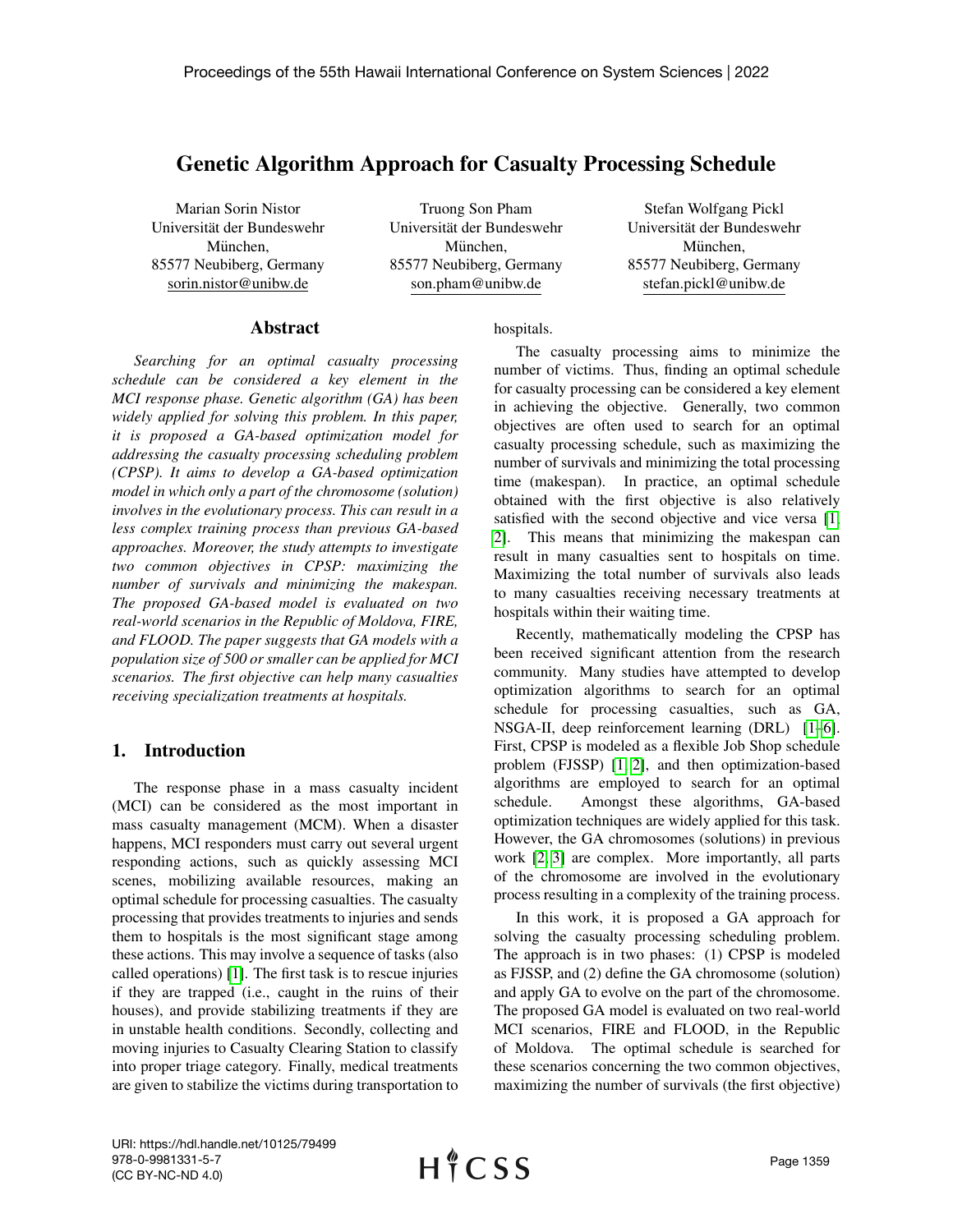and minimizing makespan (the second objective).

The remainder of the paper is presented as follows. Sections [2](#page-1-0) and [3](#page-2-0) describe shortly some backgrounds on GA and FJSSP for understanding the followed sections. Following this, the proposed GA approach for CPSP and experimental descriptions are presented in Sections [4](#page-2-1) and [5.](#page-4-0) Finally, Sections [6](#page-5-0) and [7](#page-8-4) provide the resulting discussion, conclusion, and future direction for the paper.

### <span id="page-1-0"></span>2. Background

In this section, the background of this paper is presented by briefly introducing the GA followed by the FJSSP.

#### 2.1. Genetic Algorithm

It is a metaheuristic inspired by the process of natural selection that belongs to the larger class of evolutionary algorithms (EA). Genetic algorithms are commonly used to generate high-quality solutions to optimization and search problems by relying on biologically inspired operators such as mutation, crossover, and selection [\[7\]](#page-8-5). The evolutionary process iterates for several generations until an optimal solution is found. The evolutionary process starts with an initial population of individuals in the first generation. Each individual is a candidate solution for the schedule of the casualty processing. At every generation, several solutions are selected from the current population (called parent solutions). These parent solutions are then operated by operators, such as crossover and mutation, to create new candidate solutions (called children). If these children are satisfied with the constraints of GA, they are placed into a pool for creating a new population in the next generation. A fitness function is employed during the evolutionary process to guide the process to reach the optimal target. In other words, fitness value is used to evaluate the performance of individuals. For a given solution, the better the fitness value, the better performance it can yield, and the more likely it can be selected as a parent to produce new individuals for the next generation. The basic GA components such as crossover, mutation, selection, and fitness function are introduced in the following sub-sections.

#### Crossover operator:

To create new solutions by the crossover operation, two-parent solutions,  $(PS_1)$  and  $(PS_2)$ , are chosen by the selection operator concerning their fitness values. These solutions can be processed by the OX crossover operator that swaps a part of  $PS_1$  with a part of  $PS_2$ . As a result, two new candidate solutions are created. If these child candidates are satisfied with the constraints of the solution, they are new children,  $CS_1$  and  $CS_2$ , in the next generation.

<span id="page-1-1"></span>

Figure 1: An illustration of the OX crossover operator

Figure [1](#page-1-1) shows two parents and their children yielded by the XO crossover operator. A set of integer numbers describes the solutions. Depending on a specific problem, a real value can be used instead of an integer. The operator swaps two random segments on the parents  $PS_1$  and  $PS_2$  to create two new solutions CS1 and  $CS_2$ . In the figure, the first two rows represent two parent solutions, and the second is the resulting solutions of children.

Mutation operator: A parent solution can be mutated by itself. The mutation process randomly selects several items between two points on the parent and then randomly swap them to create a new child solution. In Figure [2,](#page-1-2) four elements from  $i$ 3 to  $i = 6$  are randomly swapped to create a child solution. Crossover and mutations are operated to create the next generation of solutions until the convergence criteria met. When applying GA for CPSP, the constraints of the solution defined in Section [4](#page-2-1) is applied to check wherever a new candidate satisfied or not.

<span id="page-1-2"></span>

Figure 2: An illustration of the mutation operator

Selection operator: Chromosomes in a generation can be selected based upon their fitness value. The chromosomes satisfied with the fitness criteria are more likely to be selected in each newer generation. Several selection criteria include roulette wheel selection, rank-based fitness assignment, elitism, and tournament selection. Amongst these criteria, tournament selection is widely used and is also employed in this work.

Fitness function: In this work, two fitness functions are designed based on the two objective functions mentioned in Section [4.](#page-2-1) They are maximizing the number of survivals and minimizing the makespan. These fitness functions are employed in two separate optimization processes.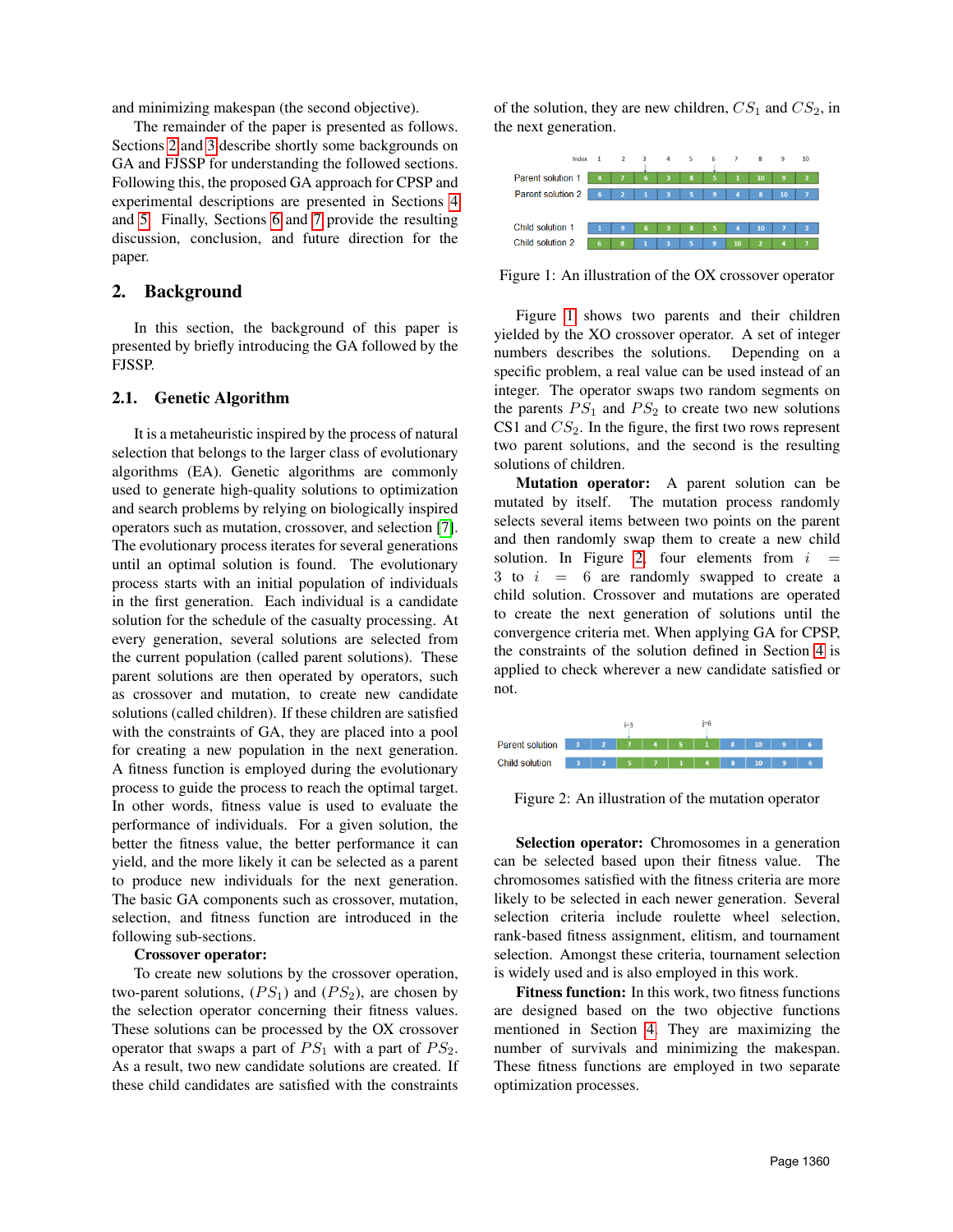#### 2.2. Flexible Job-Shop Scheduling Problem

The schedule of the casualty processing can be modeled as a FJSSP. Some definitions of a classical FJSSP can be found in earlier publications [\[2,](#page-8-1) [4\]](#page-8-6). FJSSP is briefly formulated as follows [\[2,](#page-8-1) [4\]](#page-8-6):

- Given a set of *n* jobs  $\{J_i, 1 \le i \le n\}$  and a set of m machines  $\{M_i, 1 \leq j \leq m\}.$
- Each job  $J_i$  is represented by a sequence of  $n_i$ operations  $O_{i,j}$ .
- Each operation  $O_{i,j}$  can be processed on a subset  ${M_{i,j}, 1 \leq i \leq n \mid 1 \leq j \leq n_i}$  of the available machines.
- The time  $t_{i,j,k}$  represents a fixed and predetermined processing time for the operation  $O_{i,j}$  on each machine.

It is essential to mention that the FJSSP works under two assumptions. First, all machines are available initially, and second, one machine can handle only one job at a time [\[4\]](#page-8-6).

Based on the definition above, it is modeled the CPSP as an FJSSP in Section [4](#page-2-1) by representing casualties as the jobs, medical teams as the machines, treatment tasks as the operations, and the treatment duration as the processing time of the operation. The goal is to optimize the model with GA by minimizing the makespan or maximizing the total number of surveillance. Compared to FJSSP, CPSP is more complex to model and solve because it is very challenging to determine the exact treatment time initially, and some uncertainties may occur during the process [\[4\]](#page-8-6). Therefore, it is one of the research directions to be able to handle the uncertainties.

### <span id="page-2-0"></span>3. Related Work

Researchers often model a CPSP as a FJSSP. They then solve the problem with meta-heuristic algorithms, such as GA and Variable Neighborhood Descent (VND), by minimizing the makespan and the mortality. The GA-based approach is the most common one used in literature. This section discusses some of the most recently published and well-known papers in this field.

Wilson et al. [\[1\]](#page-8-0) proposed a novel combinatorial multi-objective optimization model of a CPSP by employing a scheduling approach. The Variable Neighborhood Descent is then implemented to optimize the model, and a range of potential problems is used to evaluate the model to confirm its effectiveness and robustness. The results showed that, compared to the

constructive heuristic  $\Phi$ , VND is less effective regarding the makespan. However, its resulting total number of arrivals during the first hour is higher [\[1\]](#page-8-0).

In a paper recently published, Viana et al. [\[3\]](#page-8-3) proposed a modified GA for JSSP by generalizing the concept of massive local search to develop a new multi-crossover operator. It aims to optimize the makespan in JSSP. The authors evaluated their proposed method with three different case studies. The results showed that mXLSGA is a robust method and performs better than other GA methods with an even better convergence rate [\[3\]](#page-8-3).

Also, by improving the classical GA, Zhang et al. [\[8\]](#page-8-7) presented a novel approach to support a bi-directional scheduling problem. The original GA was enhanced to handle both the key and typical jobs. The authors also applied a rolling window for rescheduling under the effects of local dynamic disruptions. To do that, they first classify the disorders into three levels: First-level events require a complete rescheduling, a local rescheduling is enough for the second-level one, where a right shift rescheduling is necessary for the third-level events. The approach was evaluated with simulations and could show its effectiveness in this domain.

### <span id="page-2-1"></span>4. Genetic Algorithm Approach for CPSP

This section provides some definitions of the casualty processing scheduling problem and how to model it as a FJSSP. Then, how to apply the GA-based optimization method is described to search for an optimal schedule of casualty processing.

### 4.1. Definitions

Definition 1: Casualty Processing Scheduling **Problem.** The symbols to present notions for a given MCI scenario are introduced. The details are as follows,

- $C_i$ : *i*-th casualty,  $1 \le i \le n$ , where *n* is the total number of casualties.
- $O_{i,j}$ : the operation j-th on the casualty  $C_i$ ,  $1 \leq$  $i \leq n, 1 \leq j \leq n_i.$
- $L_i$ : the triage level of casualty  $C_i$ ,  $L_i \in \{P_3, P_2, \}$  $P_1, D/M$ . D and M refer to dead and missing situations respectively.
- $R_k$ : the responding team  $k, 1 \leq k \leq m$ , where m is the number of responding teams.
- $n_o$ : the maximum number of operations that can be applied for any casualties if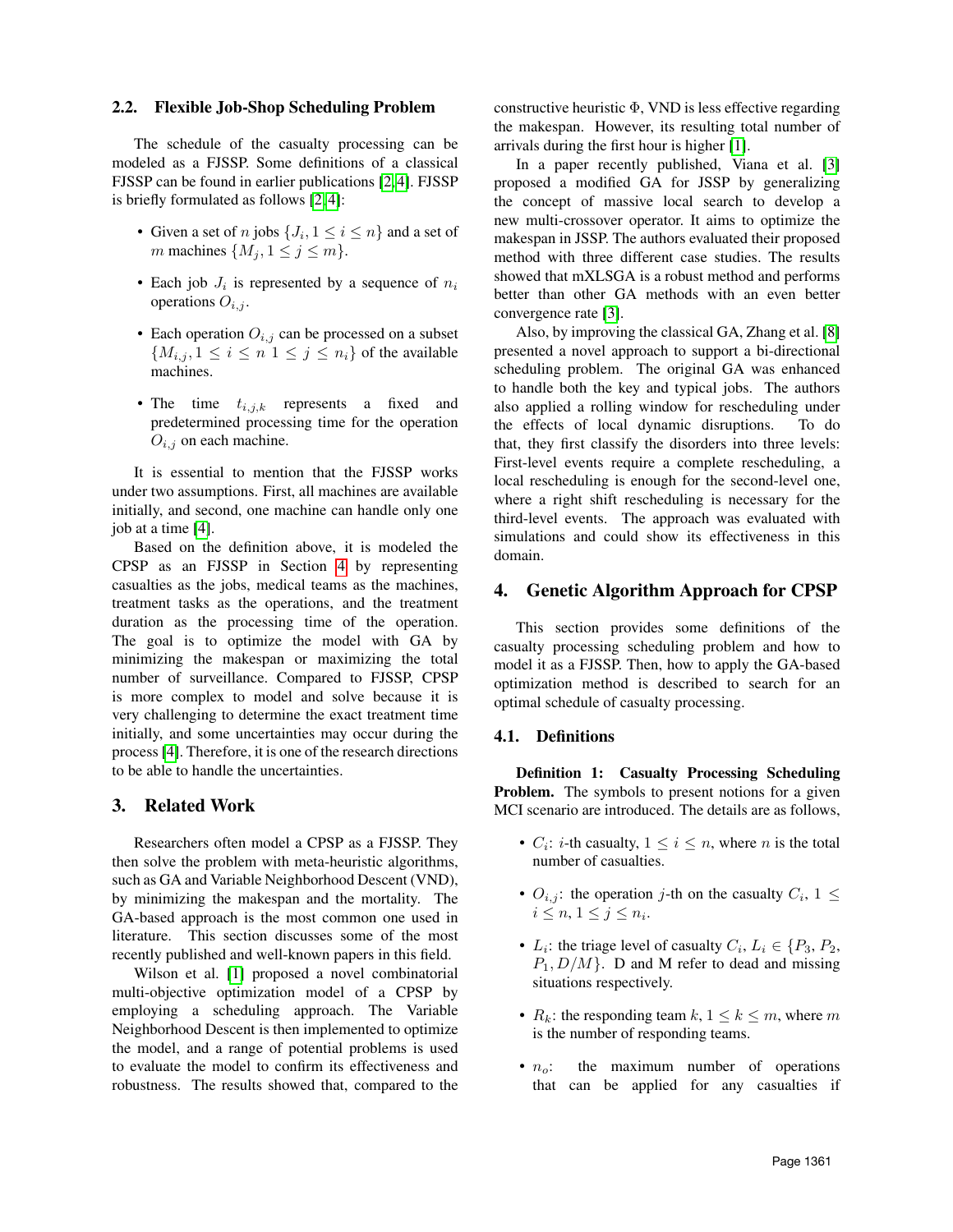needed. The possible operations can be presented by  $O = \{rescue, first\}$ aid treatment, transport to hospitals}

•  $t_{i,j,k}$ : the time duration for the responding team  $R_k$  needs to complete j-th operation on the casualty  $C_i$ .

Definition 2: Constrains on the casualty processing schedule. A set of constraints on the casualty processing are also defined as follows,

- 1. Operations on casualties are performed following the order of *rescue*, *first-aid treatment*, and *transport to hospitals*.
- 2. At a time, a responding team  $R_k$  can process only one operation  $O_{i,j}$  on one casualty  $C_i$ .
- 3. The operations *rescue, first-aid treatment, transport to hospitals* can be performed on any casualties. Some casualties may not need some treatments, such as rescue and first-aid treatment. If so, the processing time is equal to zero.
- 4. Responding teams are assumed to consist of doctors, nurses, ambulances, firemen, and police. Thus, responding teams can perform any operations on any casualties.
- 5. If a responding team  $R_k$  performs the operation  $O_{i,j}$  on the casualty  $C_i$  after finishing the operation of transporting casualty  $C_q$  to a hospital, the starting time of  $O_{i,j}$  should be added to the time duration  $R_k$  come back from the hospital to the scene.

#### 4.2. GA representation

As mentioned before, the schedule of the casualty processing can be modeled as a Flexible Job Shop Scheduling. GA is then employed to search for an optimal solution. This section presents how to formulate CPSP in the form of the GA-based solution, and how to use the GA-based optimization to solve CPSP.

Chromosome representation: For a given MCI scenario with  $n$  casualties, the maximum number of operations on a casualty  $n<sub>o</sub>$ , and m responding teams, the given problem in a format of the GA-based solution is represented as follows.

• Chromosome: a sequence of operations from  $n$  casualties in a casualty processing schedule can be presented as a GA chromosome. Each chromosome is denoted by two matrixes: a Gene matrix (G) of  $n \times n_o$ , and a Position matrix (P) with the same size.

- Gene matrix (G): each row represents each casualty, and each column represents operations in each casualty. An item  $g_{ij} \in G$  is a responding team  $R_k$  that carries out the operation  $O_{i,j}$ .
- Position matrix (P): The format of P is the same as G. However, each element  $p_{ij} \in P$  represents the processing order of operation  $O_{i,j}$  (the j-th operation on the casualty  $C_i$ ) in the responding team  $R_k$ .
- G is evolved by GA while P can be generated by traversing on a resulting G concerning the waiting time of casualties and the order of the operations in casualties. The shorter waiting time a casualty has, the sooner operations of the casualty are scheduled. Only a part of a chromosome, the G matrix, involves in the GA evolutionary process. Thus, the complexity of this evolution process is less than that of the GA model introduced in [\[2\]](#page-8-1).

An example is taken to explain more about the proposed chromosome. Let a MCI scenario has the number of casualties  $n = 4$ , the maximum number of operations in each casualty  $n<sub>o</sub> = 3$  and the number of responding teams  $m = 3$ . The gene (G) matrix and the Position (P) matrix for this scenario can be described as follow,

$$
Gene(G) = \begin{bmatrix} 1 & 2 & 2 \\ 2 & 1 & 1 \\ 1 & 1 & 1 \\ 2 & 2 & 1 \end{bmatrix} Position(P) = \begin{bmatrix} 1 & 3 & 5 \\ 1 & 3 & 5 \\ 2 & 4 & 6 \\ 2 & 4 & 7 \end{bmatrix}
$$

The value of  $g_{2,1} = 1$  indicates that the operation  $O_{2,1}$ of the casualty  $C_2$  is processed by the responding team  $R_1$ . Corresponding to  $g_{2,1} \in G$ ,  $p_{2,1} = 4$  indicates that the operation  $O_{2,1}$  of casualty  $C_2$  has a processing order of 4 in the responding team  $R_1$ .

**Generate P matrix:**  $P$  matrix does not involve in the GA evolutionary process. Instead, this matrix is created when a new candidate G is generated. In other words, once a G matrix is yielded by the crossover or mutation process, the items of G are traversed to determine the processing order of each operation in responding teams. The values of these processing orders are used to create P. Traversing G is followed two rules such as (1) the shorter waiting time a casualty has, the sooner it is visited; (2) in a casualty, the operation order is the *rescue*, *first-aid treatment*, and *transport to suitable hospitals*.

Evaluate solutions: Once G and P are created, the processing time,  $t_{i,j,k}$ , for all operations of casualties, and the completed time points of all casualties are calculated. If a responding team  $R_k$  processes  $O_{i,j}$  of  $C_i$  after sending  $C_p$  to a hospital, the starting time point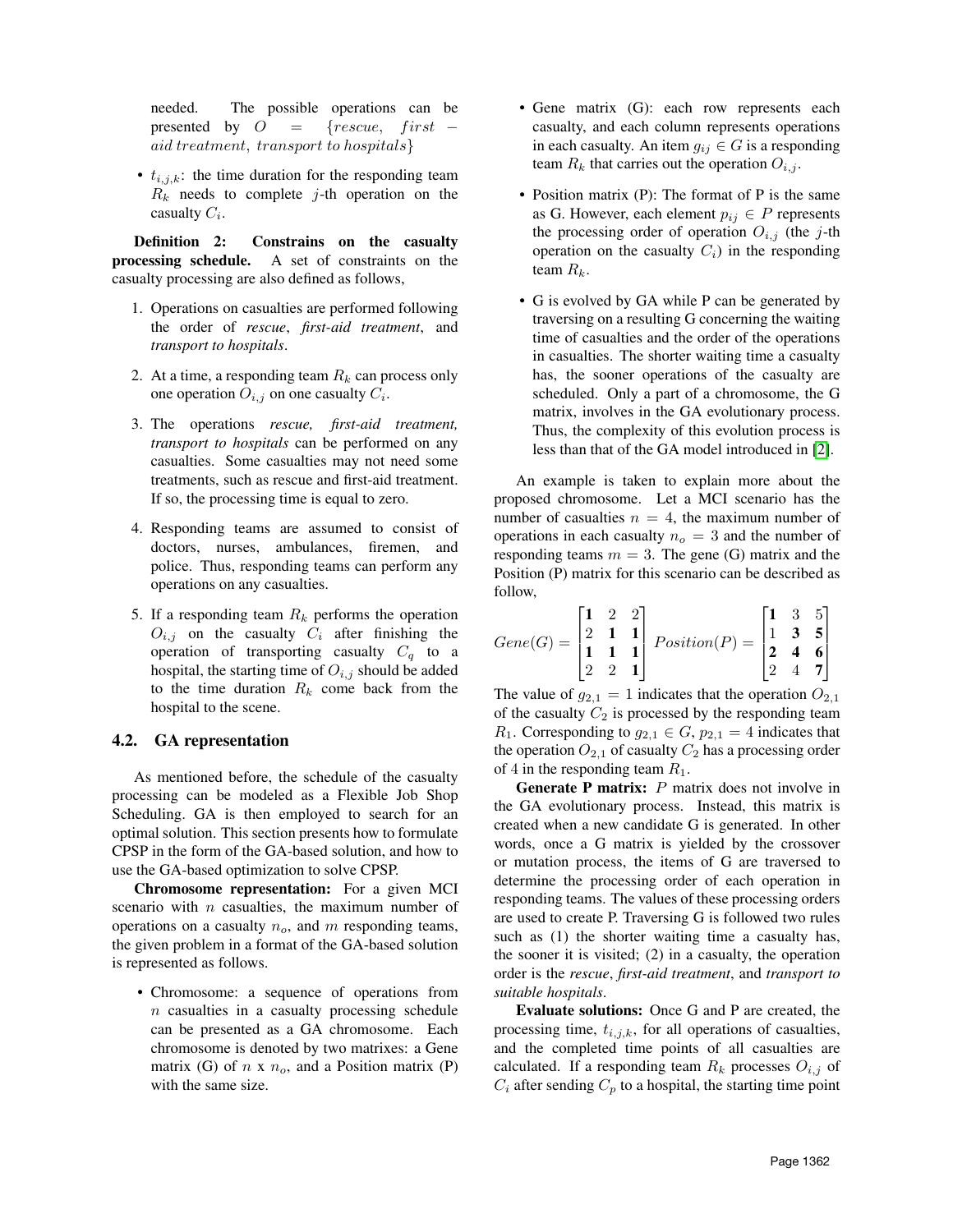of  $O_{i,j}$  should be added the traveling time of  $R_k$  from the hospital to the scene. The fitness value of solutions can be estimated using the total number of casualties arriving hospitals within their waiting time when using the first objective, and the completed time point of the last casualty arriving hospitals (makespan) when using the second objective.

# <span id="page-4-0"></span>5. Experiments

This section presents two real-world MCI scenarios and their corresponding processed data tables. Then, two main experiments and the parameter settings for the GA algorithm and the two MCI scenarios are described.

### 5.1. Data scenarios

<span id="page-4-1"></span>

| Table 1: Processed data for the first scenario |  |  |
|------------------------------------------------|--|--|
|                                                |  |  |

| Casualty                | Triage                                     |                  | Processing time  |         | Waiting |
|-------------------------|--------------------------------------------|------------------|------------------|---------|---------|
|                         | level                                      | $O_1$            | O <sub>2</sub>   | $O_3$   | time    |
| $\mathbf{1}$            | $\overline{3}$                             | 5                | 5                | 33.2358 | 600     |
| $\overline{c}$          | 3                                          | $\boldsymbol{0}$ | 5                | 33.2358 | 600     |
| $\overline{\mathbf{3}}$ | 3                                          | 5                | $\boldsymbol{0}$ | 33.2358 | 600     |
| $\overline{4}$          | $\overline{\mathbf{3}}$                    | $\boldsymbol{0}$ | 5                | 33.2358 | 600     |
| 5                       | $\overline{\mathbf{3}}$                    | $\overline{7}$   | $\overline{0}$   | 33.2358 | 600     |
| 6                       | $\overline{\mathbf{3}}$                    | $\boldsymbol{0}$ | 5                | 33.2358 | 600     |
| $\overline{7}$          | 3                                          | 5                | 6                | 33.2358 | 600     |
| 8                       | $\overline{\mathbf{3}}$                    | $\boldsymbol{0}$ | 5                | 33.2358 | 600     |
| 9                       | $\overline{\mathbf{3}}$                    | 5                | 6                | 33.2358 | 600     |
| 10                      | $\overline{\mathbf{3}}$                    | $\boldsymbol{0}$ | 7                | 36.6296 | 600     |
| 11                      | $\overline{\mathbf{3}}$                    | 5                | $\boldsymbol{0}$ | 36.6296 | 600     |
| 12                      | 3                                          | $\boldsymbol{0}$ | 5                | 36.6296 | 600     |
| 13                      | 3                                          | 5                | $\boldsymbol{0}$ | 36.6296 | 600     |
| 14                      | $\overline{\mathbf{3}}$                    | $\boldsymbol{0}$ | 6                | 36.6296 | 600     |
| 15                      | 3                                          | 5                | $\boldsymbol{0}$ | 36.6296 | 600     |
| 16                      | $\overline{\mathbf{3}}$                    | $\boldsymbol{0}$ | 7                | 36.6296 | 600     |
| 17                      | $\frac{3}{3}$                              | 6                | 6                | 36.6296 | 600     |
| 18                      |                                            | 5                | $\boldsymbol{0}$ | 36.6296 | 600     |
| 19                      | $\overline{\mathbf{3}}$                    | $\boldsymbol{0}$ | 7                | 36.6296 | 600     |
| 20                      | 3                                          | 5                | $\overline{0}$   | 36.6296 | 600     |
| 21                      | $\overline{c}$                             | 20               | 10               | 33.2358 | 120     |
| 22                      |                                            | 10               | 8                | 33.2358 | 120     |
| 23                      | $\begin{array}{c} 2 \\ 2 \\ 2 \end{array}$ | 15               | 5                | 33.2358 | 120     |
| 24                      |                                            | 22               | 15               | 36.6296 | 120     |
| 25                      | $\overline{c}$                             | 14               | 8                | 36.6296 | 120     |
| 26                      | $\overline{M}$                             | 120              | 30               | 33.2358 | 720     |
| 27                      | M                                          | 120              | 30               | 33.2358 | 720     |

Table 2: Processed data for scenario 2

<span id="page-4-2"></span>

|                         | Triage                  |                  | Processing time  |          | Waiting          |
|-------------------------|-------------------------|------------------|------------------|----------|------------------|
| Casualty                | level                   | $O_1$            | O <sub>2</sub>   | $O_3$    | time             |
| 1                       | $\overline{\mathbf{3}}$ | $\boldsymbol{0}$ | $\overline{5}$   | 39.2057  | $\overline{600}$ |
| $\overline{\mathbf{c}}$ | 3                       | 6                | $\boldsymbol{0}$ | 39.2057  | 600              |
| 3                       | 3                       | $\overline{0}$   | 6                | 39.2057  | 600              |
| $\overline{4}$          | 3                       | 6                | $\boldsymbol{0}$ | 39.2057  | 600              |
| 5                       | 3                       | $\overline{0}$   | $\overline{7}$   | 39.2057  | 600              |
| 6                       | $\overline{\mathbf{3}}$ | 7                | $\overline{0}$   | 39.2057  | 600              |
| 7                       | 3                       | 8                | 5                | 39.2057  | 600              |
| 8                       | 3                       | $\boldsymbol{0}$ | $\boldsymbol{0}$ | 39.2057  | 600              |
| 9                       | 3                       | 5                | 6                | 39.2057  | 600              |
| 10                      | 3                       | $\boldsymbol{0}$ | $\boldsymbol{0}$ | 39.2057  | 600              |
| 11                      | 3                       | 5                | 5                | 39.2057  | 600              |
| 12                      | 3                       | 5                | $\overline{0}$   | 104.5747 | 600              |
| 13                      | 3                       | $\overline{0}$   | 6                | 104.5747 | 600              |
| 14                      | 3                       | 5                | 6                | 104.5747 | 600              |
| 15                      | 3                       | 7                | $\boldsymbol{0}$ | 104.5747 | 600              |
| 16                      | $\overline{\mathbf{3}}$ | $\overline{0}$   | 5                | 104.5747 | 600              |
| 17                      | $\overline{\mathbf{3}}$ | 7                | $\overline{0}$   | 104.5747 | 600              |
| 18                      | $\overline{\mathbf{3}}$ | $\overline{0}$   | 5                | 104.5747 | 600              |
| 19                      | $\overline{\mathbf{3}}$ | 5                | $\overline{0}$   | 104.5747 | 600              |
| 20                      | $\overline{\mathbf{3}}$ | $\overline{0}$   | 6                | 115.1097 | 600              |
| 21                      | $\overline{\mathbf{3}}$ | 5                | 7                | 115.1097 | 600              |
| 22                      | $\overline{\mathbf{3}}$ | $\overline{0}$   | $\overline{0}$   | 128.4802 | 600              |
| 23                      | $\overline{\mathbf{3}}$ | 5                | 5                | 128.4802 | 600              |
| 24                      | 3                       | $\overline{0}$   | $\boldsymbol{0}$ | 128.4802 | 600              |
| 25                      | 3                       | $\overline{0}$   | 5                | 128.4802 | 600              |
| 26                      | 3                       | 5                | $\boldsymbol{0}$ | 128.4802 | 600              |
| 27                      | 3                       | $\overline{0}$   | 6                | 128.4802 | 600              |
| 28                      | 3                       | 6                | $\boldsymbol{0}$ | 128.4802 | 600              |
| 29                      | 3                       | $\boldsymbol{0}$ | 5                | 128.4802 | 600              |
| 30                      | 3                       | 6                | $\boldsymbol{0}$ | 128.4802 | 600              |
| 31                      | 3                       | $\boldsymbol{0}$ | 5                | 128.4802 | 600              |
| 32                      | $\overline{\mathbf{3}}$ | 7                | $\boldsymbol{0}$ | 128.4802 | 600              |
| 33                      | $\overline{\mathbf{3}}$ | $\overline{0}$   | 6                | 128.4802 | 600              |
| 34                      | $\overline{\mathbf{3}}$ | 8                | $\boldsymbol{0}$ | 128.4802 | 600              |
| 35                      | $\overline{\mathbf{3}}$ | $\overline{0}$   | 5                | 128.4802 | 600              |
| 36                      | 3                       | 5                | 5                | 39.2057  | 480              |
| 37                      | 3                       | 5                | $\boldsymbol{0}$ | 46.4784  | 480              |
| 38                      | 3                       | $\boldsymbol{0}$ | 8                | 39.609   | 480              |
| 39                      | 3                       | 6                | $\boldsymbol{0}$ | 46.4784  | 480              |
| 40                      | 3                       | 8                | 6                | 39.609   | 480              |
| 41                      | $\overline{c}$          | $\boldsymbol{0}$ | 5                | 4.0013   | 120              |
| 42                      | $\overline{c}$          | 10               | 12               | 4.0013   | 120              |
| 43                      | $\overline{c}$          | $\boldsymbol{0}$ | $\boldsymbol{0}$ | 39.2057  | 120              |
| 44                      | D                       | 10               | 15               | 4.0013   | 720              |

FLOOD scenario: It has been raining heavily for the past few days in the North of Republic of Moldova. Three villages are flooded because the Costesti-Stanca Lake, Reservoir Lake on Prut River,

exceeded water level considered dangerous according to the representatives from the Hydro-technical Node. The affected villages are Costesti, Proscureni and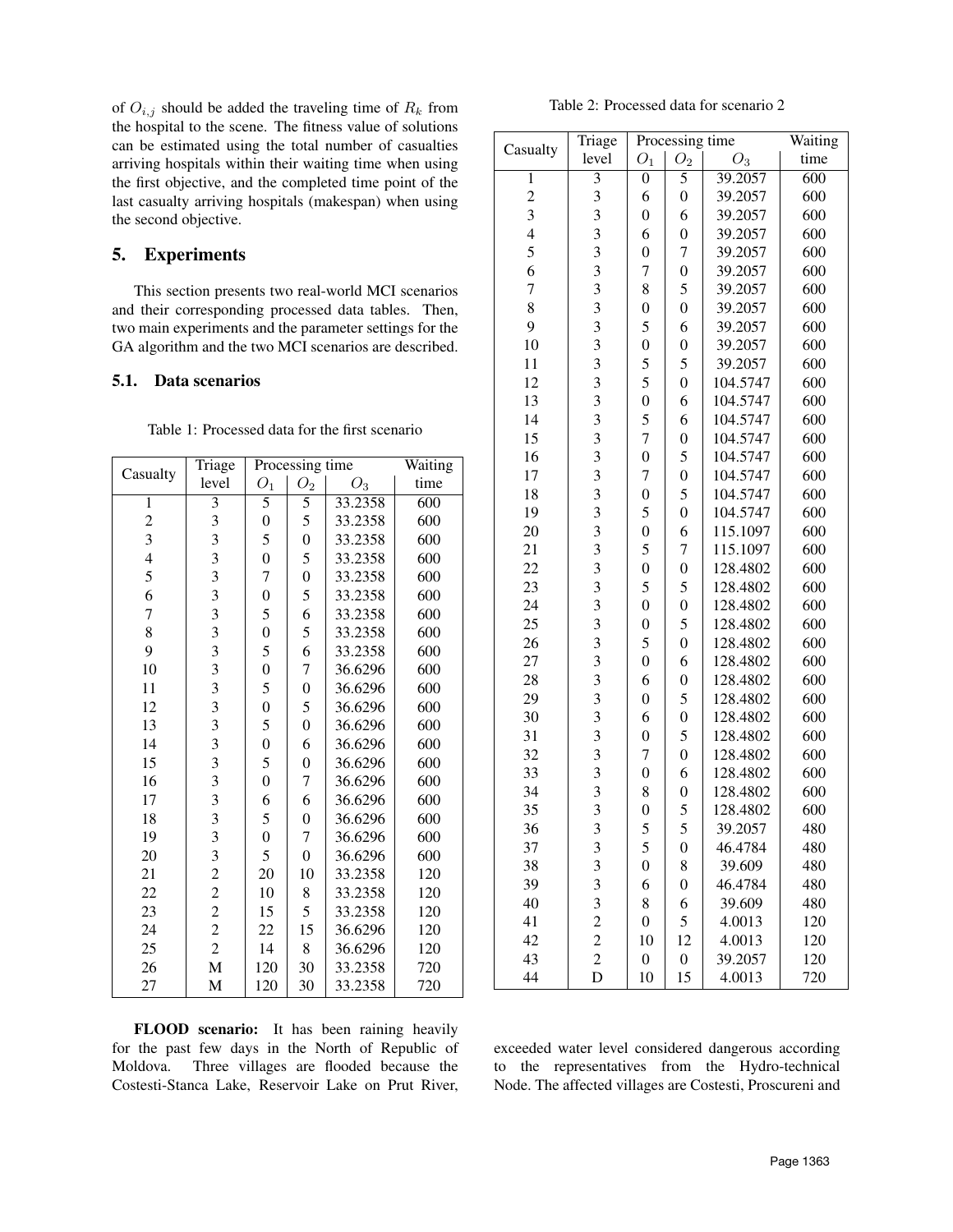Duruitoarea. Twenty persons\* are injured because of the powerful flood streams in the villages, and five\*\* more are caught in the ruins of their houses, and two\*\*\* others are reported missing<sup>[1](#page-5-1)</sup>. The objective is to send the red code victims to the nearest available hospitals with Traumatology specialization and the yellow code victims to the nearest available hospitals for acute medical treatment.

FIRE scenario: A fire started from burning the dried vegetation went out of control and affected the outskirt area of Floresti City. The firefighters from the city tried to contain the fire from the extension, but unfortunately, due to the limited intervention resources, several houses are reported to be on fire. Thirty-five\* persons are suffering from smoke intoxication and require medical attention, five\* persons suffered from second-degree burns, three\*\* persons suffered from fourth-degree burns that are in a critical state and need immediate surgical treatment, and one\*\*\* person is declared dead<sup>1</sup>. The objective is to send the red code victims to the nearest available hospitals with surgical specialization; the second priority is given to the victims with burns from the yellow code. Finally, transport the yellow code victims intoxicated with smoke to the nearest available hospitals with pneumology specialization.

Processed data tables for two scenarios: Based on the triage code and specialization treatments of casualties, and available resources of nearest hospitals, processed data tables for these scenarios are created as shown in Tables [1](#page-4-1) and [2.](#page-4-2) The processing time for rescue  $O<sub>1</sub>$  and first-aid treatment  $O<sub>2</sub>$  can vary in the range of [5, 30] minutes. The transport time to hospitals depends on the distance between the scene and the target hospital. In this work, the speed of ambulances on all routes to hospitals is assumed to be the same, and the resources of hospitals can have availability of 30% every. Therefore, only hospitals that satisfy the specialization treatments and can be reached within 2 hours are chosen to send casualties. Each casualty gets assigned a waiting time depending on the triage code. Waiting time is the maximum time a casualty can wait for a specialization treatment at hospitals before casualty is dead.

### 5.2. Experimental Settings

Two main experiments for evaluating the proposed GA model on the two real-world scenarios are designed. The first is to investigate different GA settings (population size) for the CPSP. This aims to find out a

<span id="page-5-3"></span>Table 3: Parameter settings for scenarios and GAs

| No | Parameters                 | Values  | <b>Notes</b> |
|----|----------------------------|---------|--------------|
|    | Scenario 1                 |         |              |
| 1  | No of casualties           | 27      | Include      |
| 2  | No of responding teams     | 4       | missing      |
| 3  | No of treatment operations | 3       |              |
| 4  | Chromosome length          | 81      | 27x3         |
|    | Scenario 2                 |         |              |
| 1  | Number of casualties       | 44      | Include      |
| 2  | No of responding teams     | 8       | deaths       |
| 3  | No of treatment operations | 3       |              |
| 4  | Chromosome length          | 132     | 44x3         |
|    | Optimiztion parameters     |         |              |
| 1  | Crossover rate             | 0.9     |              |
| 2  | <b>Mutation</b> rate       | 0.15    |              |
| 3  | Tournament size            | 5       |              |
| 4  | No of generations          | 300     |              |
| 5  | Population size            | $500^2$ |              |

proper GA settings for deeper investigation later. In this experiment, five different population sizes of 10, 100, 200, 500, and 1000 are examined. Five different GA models evolves using the objective of maximizing the number of survivals over 300 generations. The running time, survivals, and makespan are reported. The second experiment is to evaluate the performance of the GA model with two fitness functions on the two scenarios. Four aspects of the GA performance are observed: the number of survivals, makespan, running time, and also Gantt chart. Table [3](#page-5-3) presents the brief information of the two scenarios and the parameter setting of GA.

# <span id="page-5-0"></span>6. Results and Discussion

Figure [3](#page-6-0) illustrates the performance of the GA model on the five settings of the population size on the two scenarios. Sub-figs [3\(a\)](#page-6-1) and [3\(b\)](#page-6-2) plots running time (in a minute) against population size. It can be seen that the running time has a linear correlation with population size. In incident response, the running time of the optimization models should be small enough. Therefore, the GA models with a population size up to 500 are feasible for MCI because their running time is short enough. Sub-figs  $3(c)$ ,  $3(d)$ ,  $3(e)$  and  $3(f)$ show that the larger population size is, the better quality (larger number of survivals and smaller makespan) resulting schedules have. Thus, the setting of 500 individuals can be considered as one of the best choices for these MCI scenarios, and used for the second experiment.

Tables [4](#page-6-7) and [5](#page-6-8) present the results for the two scenarios when using the two objectives. With the

<span id="page-5-1"></span><sup>&</sup>lt;sup>1</sup>The notation  $*$ ,  $**$ , and  $***$  are used to refer the yellow triage code, red triage code, red/black triage code respectively.

<span id="page-5-2"></span> $2$ In the first experiment, GA with different population sizes of 10, 100, 200, 500, and 1000 is investigated.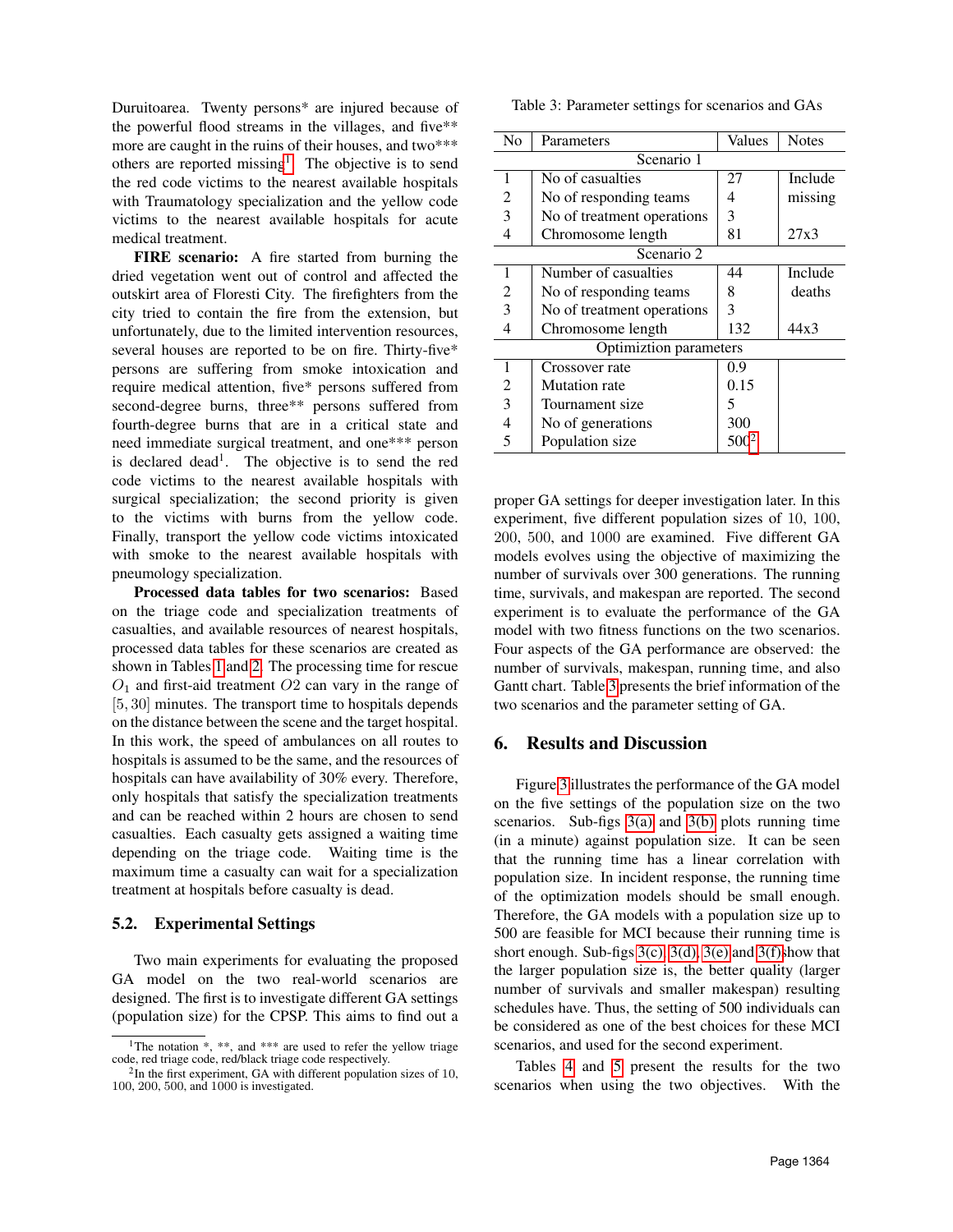<span id="page-6-2"></span><span id="page-6-1"></span><span id="page-6-0"></span>

<span id="page-6-6"></span><span id="page-6-5"></span><span id="page-6-4"></span><span id="page-6-3"></span>Figure 3: Performance on five different population sizes

<span id="page-6-7"></span>

| Эbi | Res.<br>team | Survival casualty                                    | Total        |
|-----|--------------|------------------------------------------------------|--------------|
|     |              | 1, 6, 11, 14, 15, 18, 24<br>3, 9, 10, 13, 16, 19, 20 | 27 survivals |
| 1   | 2            | 0, 4, 5, 7, 21, 22, 26                               | 658 minutes  |
|     | 3            | 2, 8, 12, 17, 23, 25                                 |              |
|     | 0            | 0, 3, 7, 8, 9, 18                                    |              |
| 2   |              | 4, 5, 11, 21, 26                                     | 25 survivals |
|     | 2            | 2, 6, 12, 15, 16, 19, 20                             | 581 minutes  |
|     | 3            | 1, 10, 13, 14, 17, 23, 25                            |              |

first objective, the resulting schedules can save the life of 27 and 35 victims from scenarios 1 and 2, respectively. The number of survivals reduces to 25 and 32 for the first and second scenarios separately. On the other hand, the makespan for both scenarios decreases considerably when applying the second objective, 1.3 and 2.0 hours on scenarios 1 and 2, individually. Therefore, concerning the requirement of scenarios, the first objective is more preferable. The details of the G matrices when using the first objective on two scenarios are also reported in Tables [6](#page-6-9) and [7.](#page-8-8)

However, the results in Tables [4](#page-6-7) and [5](#page-6-8) also raise the question of why optimizing with the first objective producing a higher makespan still achieves a larger number of survivals than that with the second objective. This question can be answered by using the information

<span id="page-6-8"></span>Table 5: Results on scenario 2 using two objectives

| Obj            | Res.                     | Survival casualty     | Total        |  |  |
|----------------|--------------------------|-----------------------|--------------|--|--|
|                | team                     |                       |              |  |  |
|                | 0                        | 7, 12, 25, 38, 39     |              |  |  |
|                | 1                        | 21, 30, 36            |              |  |  |
|                | 2                        | 0, 2, 3, 18, 41       |              |  |  |
| 1              | 3                        | 24, 29, 35            | 35 survivals |  |  |
|                | $\overline{\mathcal{A}}$ | 6, 10, 13, 20, 42, 43 | 1103 minutes |  |  |
|                | 5                        | 4, 9, 17, 19, 40      |              |  |  |
|                | 6                        | 8, 11, 15, 37         |              |  |  |
|                | 7                        | 1, 5, 14, 26          |              |  |  |
|                | 0                        | 5, 12, 16             |              |  |  |
|                | 1                        | 0, 1, 2, 4, 14, 39    |              |  |  |
|                | $\overline{c}$           | 6, 13, 22, 35         |              |  |  |
| $\overline{2}$ | 3                        | 17, 24, 37, 40        | 32 survivals |  |  |
|                | $\overline{\mathcal{L}}$ | 7, 9, 15, 38, 41      | 980 minutes  |  |  |
|                | 5                        | 3, 8, 10, 23, 42      |              |  |  |
|                | 6                        | 18, 21                |              |  |  |
|                | 7                        | 11, 19, 36            |              |  |  |

<span id="page-6-9"></span>Table 6: G matrix for scenario 1 with survival objective

| $\overline{\text{C}}$ asualty | O <sub>1</sub> | $\overline{O}_2$ | $\tilde{O}_3$  | Casualty | $O_1$          | $\bar{O}_2$    | $\overline{O}_3$ |
|-------------------------------|----------------|------------------|----------------|----------|----------------|----------------|------------------|
|                               |                |                  |                |          |                |                |                  |
|                               | 3              | 3                | 2              | 15       | 2              | 0              |                  |
| 2                             | 3              | $\overline{0}$   | $\theta$       | 16       | $\overline{c}$ | 1              | 0                |
| 3                             | 1              | 0                | 3              | 17       | 3              | $\theta$       |                  |
| $\overline{4}$                | 3              | 1                | 1              | 18       | 3              | 0              | 3                |
| 5                             | $\overline{2}$ | 0                | 2              | 19       | $\overline{2}$ | $\overline{c}$ | $\Omega$         |
| 6                             | $\theta$       | 0                | $\overline{2}$ | 20       | 0              | $\overline{c}$ |                  |
| 7                             | 1              | 2                | $\overline{0}$ | 21       | 1              | 1              |                  |
| 8                             | 3              | 2                | 2              | 22       | $\overline{c}$ | 2              | 2                |
| 9                             | 0              | 3                | 3              | 23       | 3              | 0              | $\overline{2}$   |
| 10                            | 1              | 1                | 1              | 24       | 1              | 1              | 3                |
| 11                            | 0              | 2                | 1              | 25       | 0              | 3              | $\Omega$         |
| 12                            | 3              | 2                | 0              | 26       | 2              | 1              | 3                |
| 13                            | 1              | 0                | 3              | 27       | 3              | 3              | $\overline{2}$   |
| 14                            | 3              | 2                | 1              |          |                |                |                  |

from Gantt charts in Figure [4.](#page-7-0) It can be seen from Figures [4](#page-7-0) that most of the responding teams complete their task very soon while few of them last for a long period. This means that the optimizer with the first objective can save many survivals while accepting few cases being processed late. On the other hand, the completed time points on every responding team seem to be very similar, as shown in Figure [5.](#page-7-1) In other words, the makespan objective aims to finish all tasks as soon as possible. Thus, operations can be assigned equally to all responding teams resulting in many deaths.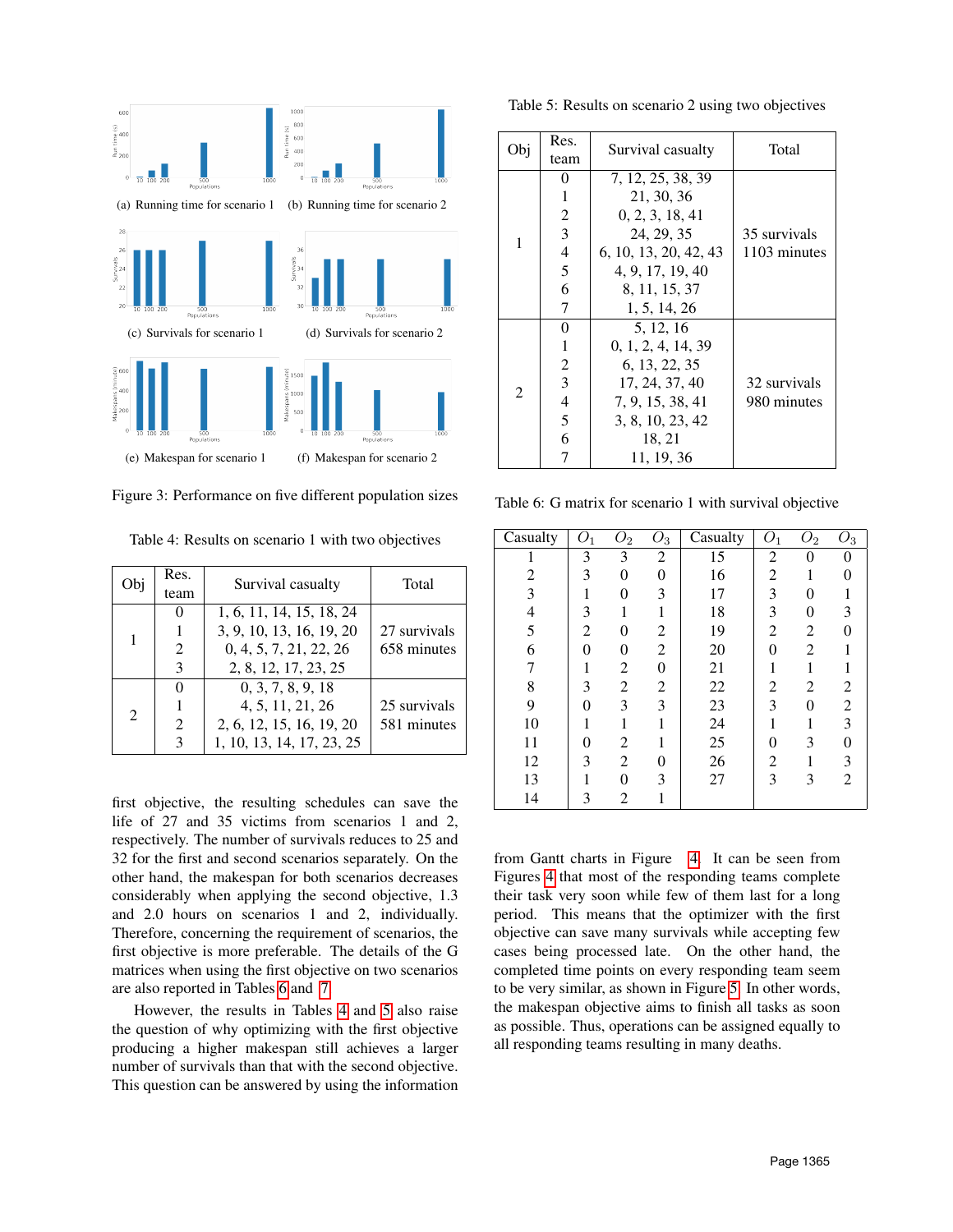<span id="page-7-0"></span>

Figure 4: Gantt chart for scenario 1 with survival objective

<span id="page-7-1"></span>

Figure 5: The Gantt chart for scenario 1 with makespan objective